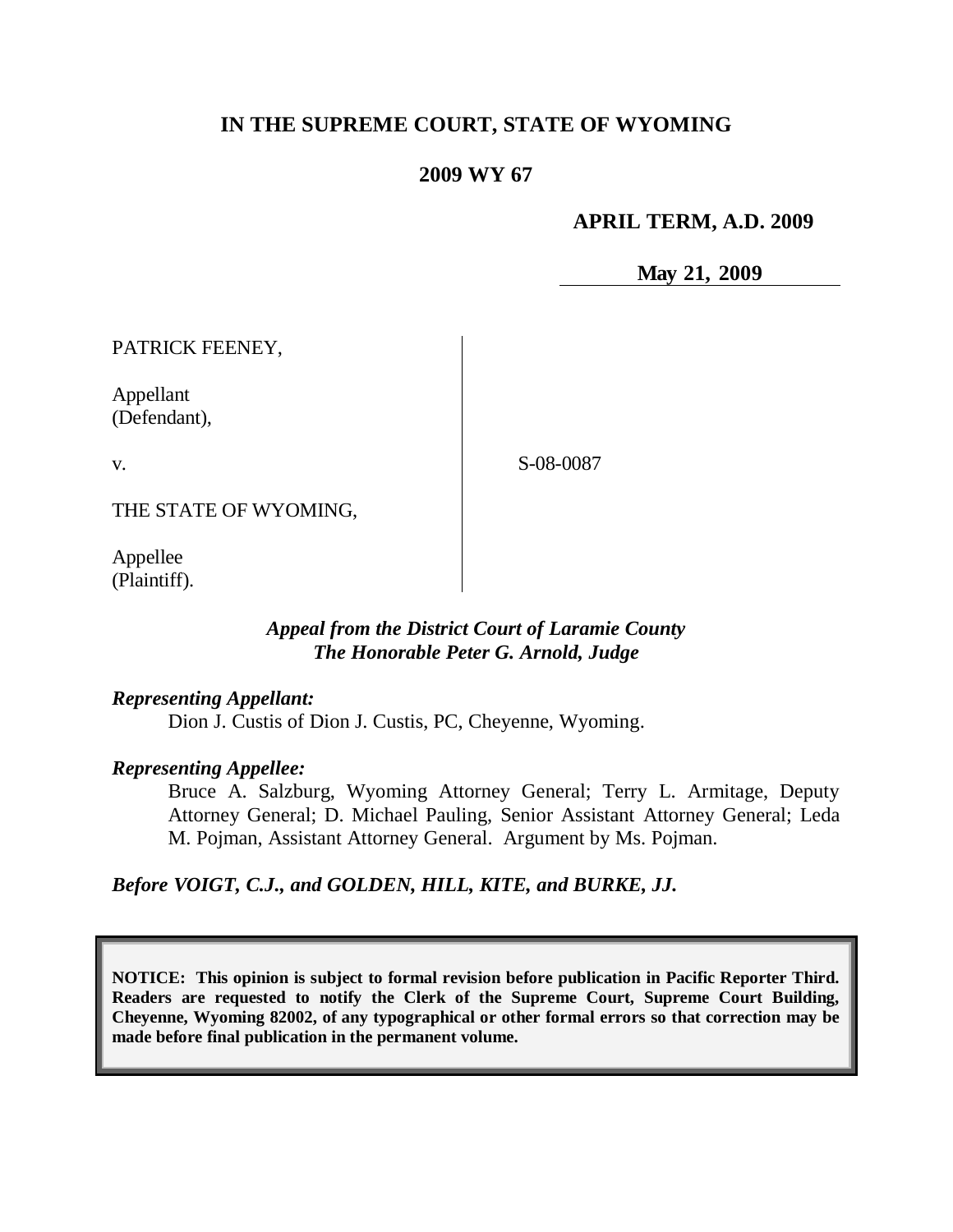### **VOIGT**, **Chief Justice**.

[¶1] After conditionally pleading guilty to a controlled substance offense, Patrick Feeney (the appellant) challenges the district court's denial of his motion to suppress evidence discovered during a search of the vehicle he was driving. He maintains that he was detained in violation of his constitutional rights. Concluding the highway patrol trooper had reasonable suspicion to justify detaining the appellant after the original purpose of the traffic stop had ended, we affirm.

#### **ISSUE**

[¶2] The sole issue presented for our review is whether the appellant"s right to be free from unreasonable searches and seizures under the Fourth Amendment of the United States Constitution was violated so as to require suppression of evidence and dismissal of charges.

## **FACTS**

[¶3] On March 20, 2007, at approximately 11:45 a.m., Trooper Jeremy Beck of the Wyoming Highway Patrol noticed a vehicle travelling eastbound on Interstate 80. The trooper locked his radar onto the vehicle and confirmed that the vehicle was travelling 80 miles per hour in a 75 mile per hour zone. The trooper pulled the vehicle over at approximately mile marker 354, a few miles outside of Cheyenne, Wyoming. The appellant rolled down his window as the trooper approached his vehicle and the trooper immediately smelled the overwhelming scent of dryer sheets. The trooper also noticed that the only luggage in the vehicle was a backpack in the back seat. The trooper told the appellant he had pulled him over for speeding and the appellant provided the trooper his Massachusetts driver"s license and the rental agreement for the vehicle.

[¶4] The appellant then accompanied the trooper back to the trooper"s vehicle where the appellant sat in the front passenger seat. The trooper informed the appellant that he was going to write him a warning for speeding and began to review the rental agreement. While reviewing the agreement, the trooper asked the appellant where he was travelling. The appellant stated he was going home to Massachusetts from Oakland, California, where he had been visiting friends. The rental agreement, however, required the appellant to return the vehicle in California. Despite the discrepancy between appellant"s statement concerning his travel plans (returning home to Massachusetts) and the terms of the rental agreement (return the vehicle to California), the trooper issued a warning ticket and told the appellant he was free to go.

[¶5] As the appellant returned to his vehicle the trooper reinitiated contact as the appellant was getting in the driver"s side door. The trooper asked the appellant if he would be willing to answer a few more questions about the rental agreement before he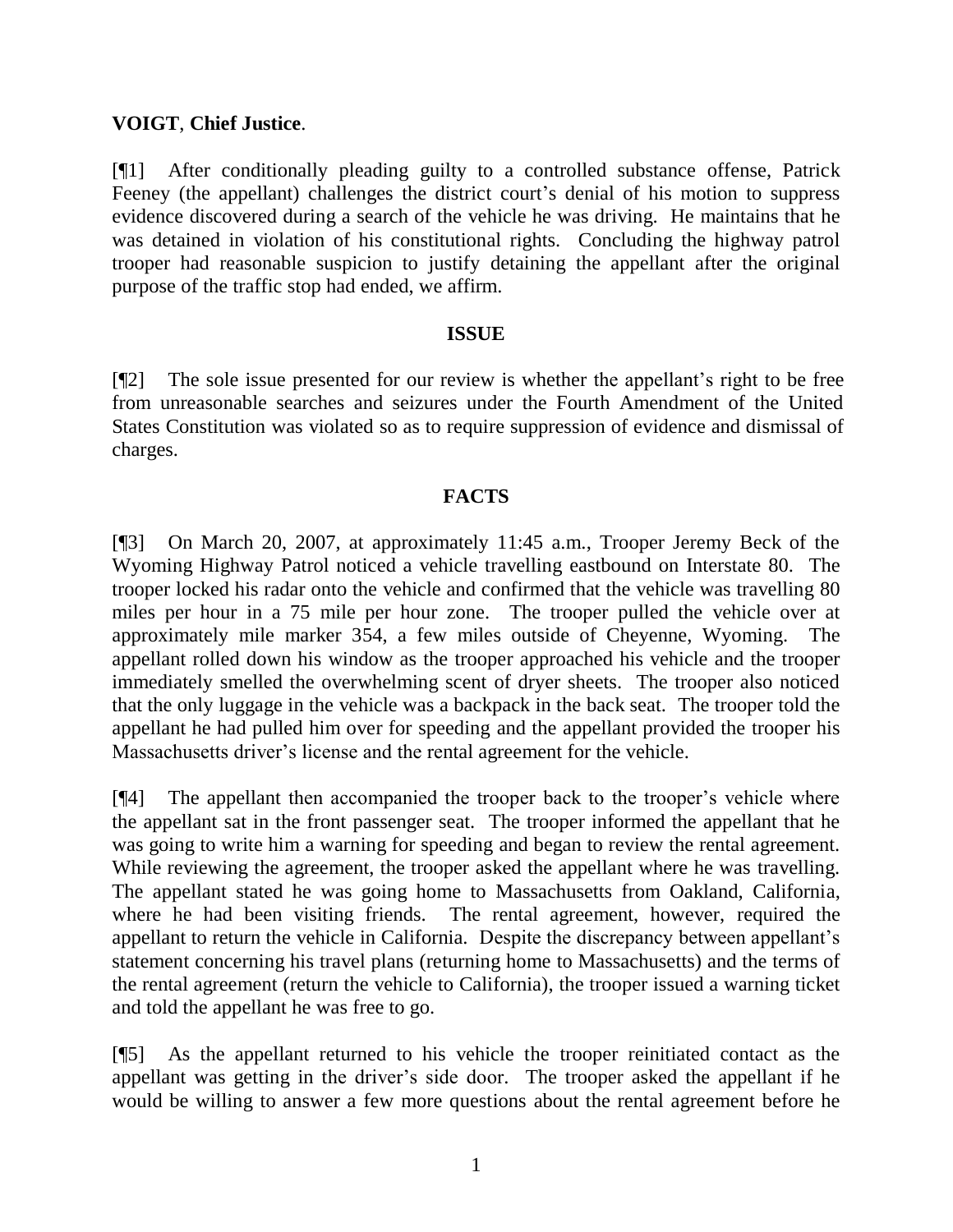left. In response, the appellant stated that he was in a hurry and asked why the trooper wanted to ask more questions. The trooper explained to the appellant his concern that the rental agreement showed that the appellant was to return the vehicle to Oakland, California, and the appellant had told the trooper that he was taking the vehicle to Massachusetts. The appellant responded that he had called the rental company and changed the destination to Massachusetts. Upon the trooper"s request, the appellant told the trooper he could call the rental company to verify the change in the final destination. The trooper called the rental company and asked about the change; however, the company had no record of any change in the agreement. When the trooper asked if there was any way the destination could have been changed and not entered into the computer system, the rental company representative stated that any change is updated immediately throughout all of the rental company"s computers. The trooper concluded his phone call to the rental company and told the appellant that they had no record of any changes to the rental agreement. The appellant responded, "that"s weird because I did call." The trooper then asked the appellant if he was initially planning to bring the vehicle back to California when he first rented the vehicle and the appellant responded "no."

[¶6] After this conversation concerning the rental agreement, the trooper asked the appellant if there were any illegal drugs in the vehicle. The appellant responded that there were not. The trooper then asked if the appellant would consent to a search of the vehicle. The appellant refused. The trooper then told the appellant that he was going to detain him until a K-9 unit arrived to perform a "free-air" sniff around the vehicle. The K-9 unit arrived a short time later and alerted in the vicinity of the back door and trunk of the appellant"s vehicle. The trooper searched the vehicle and found a duffle bag containing airtight packages of what was ultimately confirmed to be marijuana.

[¶7] On March 21, 2007, the appellant was charged with one count of possession of marijuana with the intent to deliver, in violation of Wyo. Stat. Ann.  $\S$  35-7-1031(a)(ii) (LexisNexis 2007). On May 25, 2007, the appellant filed a motion to suppress, asserting that the search of his vehicle and seizure of the marijuana was in violation of his constitutional rights under both the Wyoming and United States Constitutions and thus the marijuana evidence should not be admissible. A hearing on the appellant"s motion was held on August 8, 2007, and the district court entered an Order Denying Motion to Suppress on August 24, 2007.

[¶8] The parties filed a Plea Agreement for Recommended Disposition wherein the appellant entered a guilty plea to the charged crime and reserved his right to appeal the district court's ruling. As part of the plea agreement, the state agreed to dismiss the felony possession charge and to recommend a sentence of three to five years incarceration, with the sentence to be suspended in lieu of four years of supervised probation. The appellant was sentenced as described above and then timely filed a notice of appeal.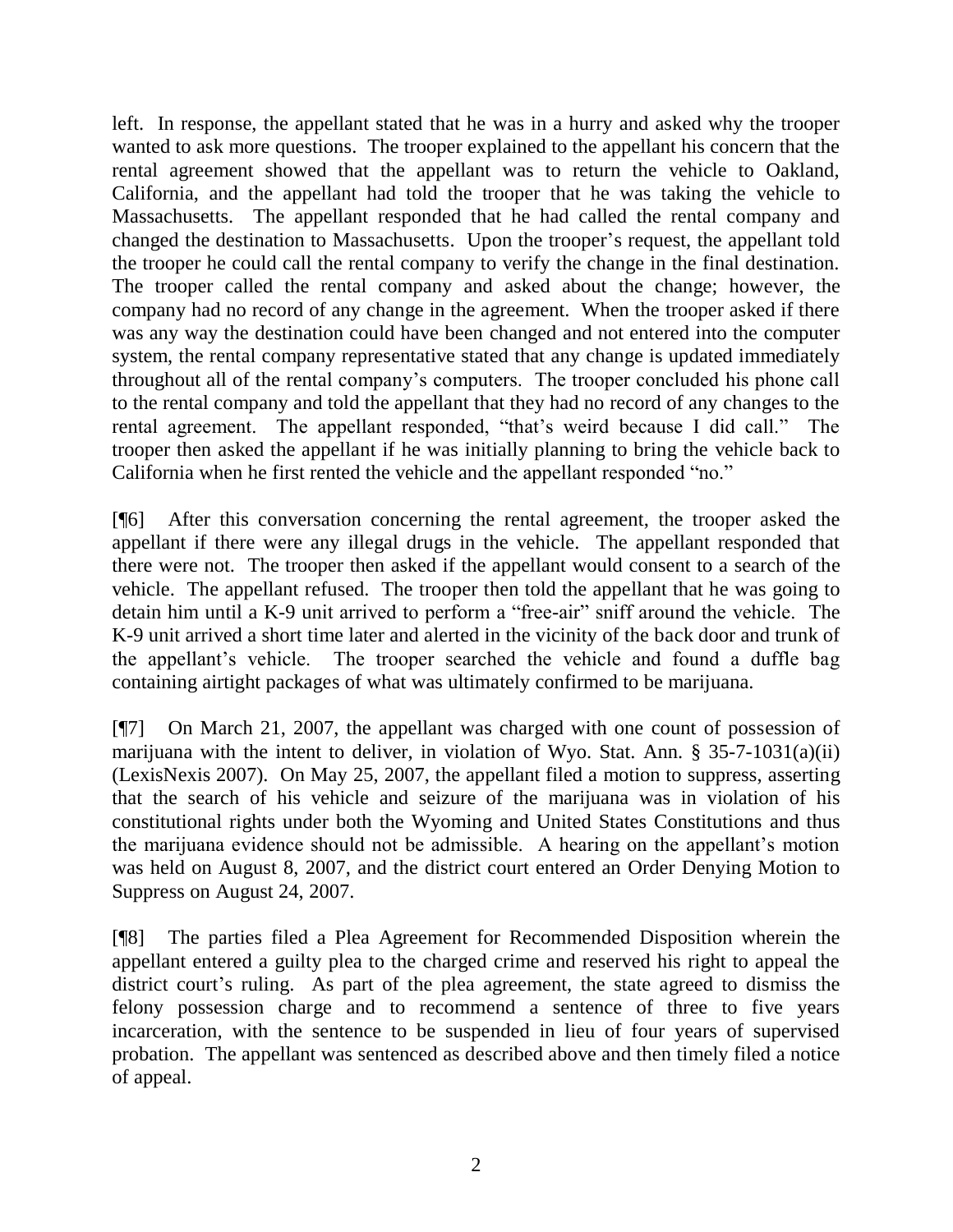#### **STANDARD OF REVIEW**

[¶9] When reviewing a district court"s ruling on a motion to suppress, this Court does not disturb findings on factual issues made by the district court unless they are clearly erroneous. *State v. Evans*, 944 P.2d 1120, 1124 (Wyo. 1997) (citing *Bravo v. State*, 897 P.2d 1303, 1305 (Wyo. 1995)). At the suppression hearing, the district court has the opportunity to assess the credibility of the witnesses and the weight to be given the evidence and to make the necessary inferences, deductions and conclusions; therefore, we view the evidence in the light most favorable to the district court"s determination. *Evans*, 944 P.2d at 1124 (citing *Wilson v. State*, 874 P.2d 215, 218 (Wyo. 1994)). On those issues where the district court has not made specific findings of fact, this Court will uphold the general ruling of the court below if supported by any reasonable view of the evidence. *Neilson v. State*, 599 P.2d 1326, 1330 (Wyo. 1979). The issue of law, whether an unreasonable search or seizure has occurred in violation of constitutional rights, is reviewed de novo. *McChesney v. State*, 988 P.2d 1071, 1074 (Wyo. 1999). A district court judgment may be affirmed on any proper legal grounds supported by the record. *Robinson v. State*, 11 P.3d 361, 367 (Wyo. 2000); *see also Chapman v. State*, 638 P.2d 1280, 1286 n.7 (Wyo. 1982); *Jones v. State*, 602 P.2d 378, 382 (Wyo. 1979).

*State v. Williams*, 2004 WY 53, ¶ 12, 90 P.3d 85, 88 (Wyo. 2004).

#### **DISCUSSION**

[¶10] The appellant concedes that the traffic stop was justified and that the trooper"s initial questioning inside the patrol car was proper and did not exceed the scope of the stop. However, the appellant claims that he did not consent to further questioning after he exited the trooper"s vehicle and that the trooper did not have reasonable suspicion to further detain him once the appellant received his warning ticket. Because we conclude that the trooper had reasonable suspicion to justify expanding the scope of the questioning and to further detain the appellant, we will confine our analysis to that dispositive question.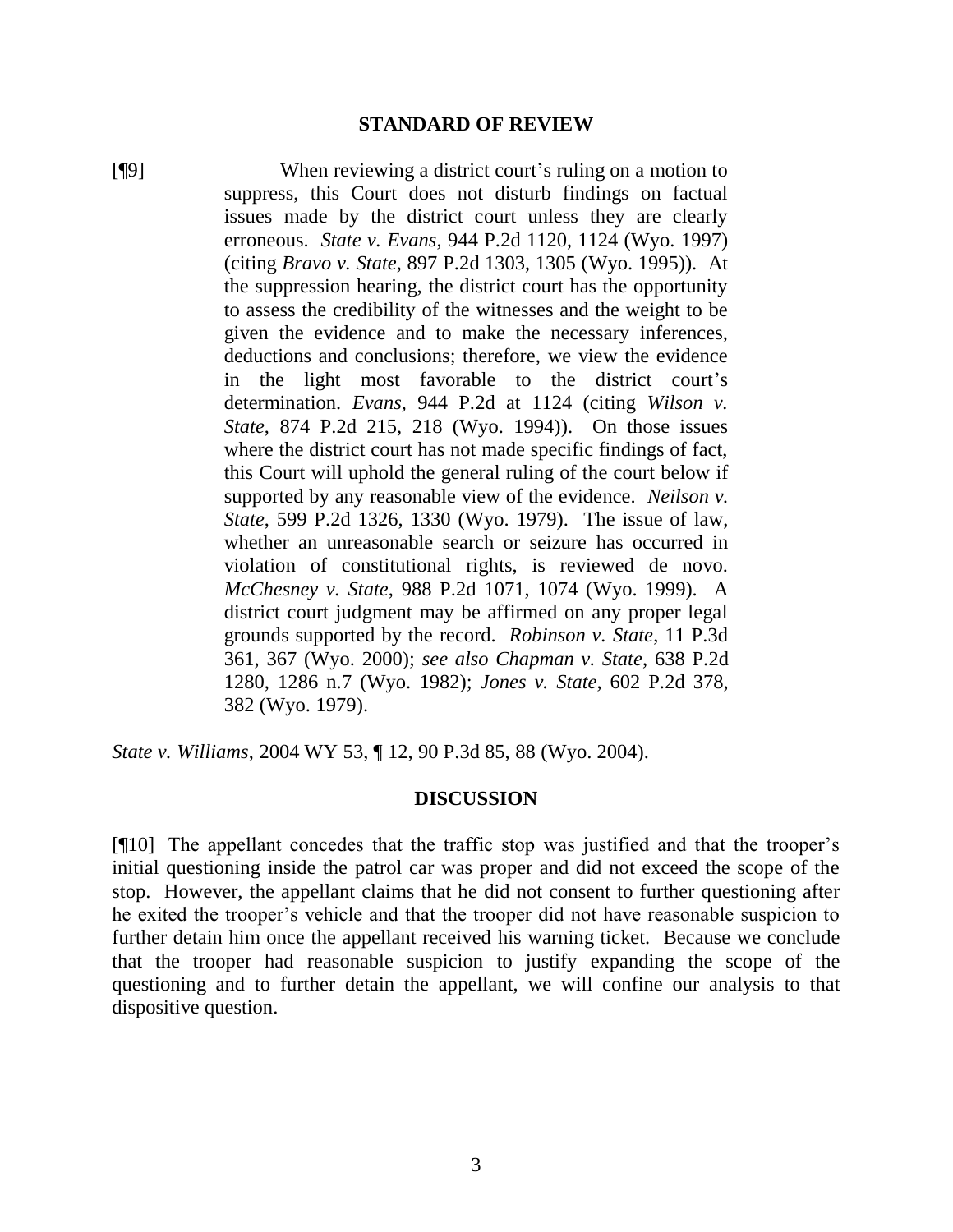# *Independent State Constitutional Analysis*

[¶11] The appellant raises his claim under both the Fourth Amendment to the United States Constitution and Article 1 § 4 of the Wyoming Constitution. We have said that when a litigant endeavors to interpret the Wyoming Constitution independent of the Federal Constitution, the litigant "must provide a precise, analytically sound approach when advancing" such a claim. *Vasquez v. State*, 990 P.2d 476, 484 (Wyo. 1999) (citing *Dworkin v. L.F.P., Inc.*, 839 P.2d 903, 909 (Wyo. 1992)). Six factors must be analyzed when a separate state constitutional claim has been raised: 1) the textual language; 2) the differences in the text; 3) constitutional history; 4) preexisting state law; 5) structural differences; and 6) matters of particular state or local concern. *Saldana v. State*, 846 P.2d 604, 621-24 (Wyo. 1993) (Golden, J., concurring).

[¶12] The appellant"s attempt to present an independent state constitutional claim falls short. Although he mentions the above-cited factors, he fails to analyze any of them, or even generally describe how Article 1 § 4 might provide him greater protection than the Fourth Amendment. We will therefore confine our analysis to the Fourth Amendment.

# *Fourth Amendment*

[¶13] The Fourth Amendment to the United States Constitution states:

The right of the people to be secure in their persons, houses, papers, and effects, against unreasonable searches and seizures, shall not be violated, and no Warrants shall issue, but upon probable cause, supported by Oath or affirmation, and particularly describing the place to be searched, and the persons or things to be seized.

U.S. Const. amend. IV. We recognize three tiers of interaction between police and citizens for Fourth Amendment purposes:

> The least intrusive contact between a citizen and police is a consensual encounter. *Custer* [*v. State*, 2006 WY 72], ¶ 13, 135 P.3d [620], 624-25 [(Wyo. 2006)]. A consensual encounter is not a seizure and does not implicate Fourth Amendment protections. The second tier is the investigatory or Terry stop, named after the seminal case *Terry v. Ohio*, 392 U.S. 1, 88 S.Ct. 1868, 20 L.Ed.2d 889 (1968). An investigatory detention is a seizure under the Fourth Amendment. *Custer*, ¶ 13, 135 P.3d at 624-25. However, because of its limited nature, a law enforcement officer is only required to show "the presence of specific and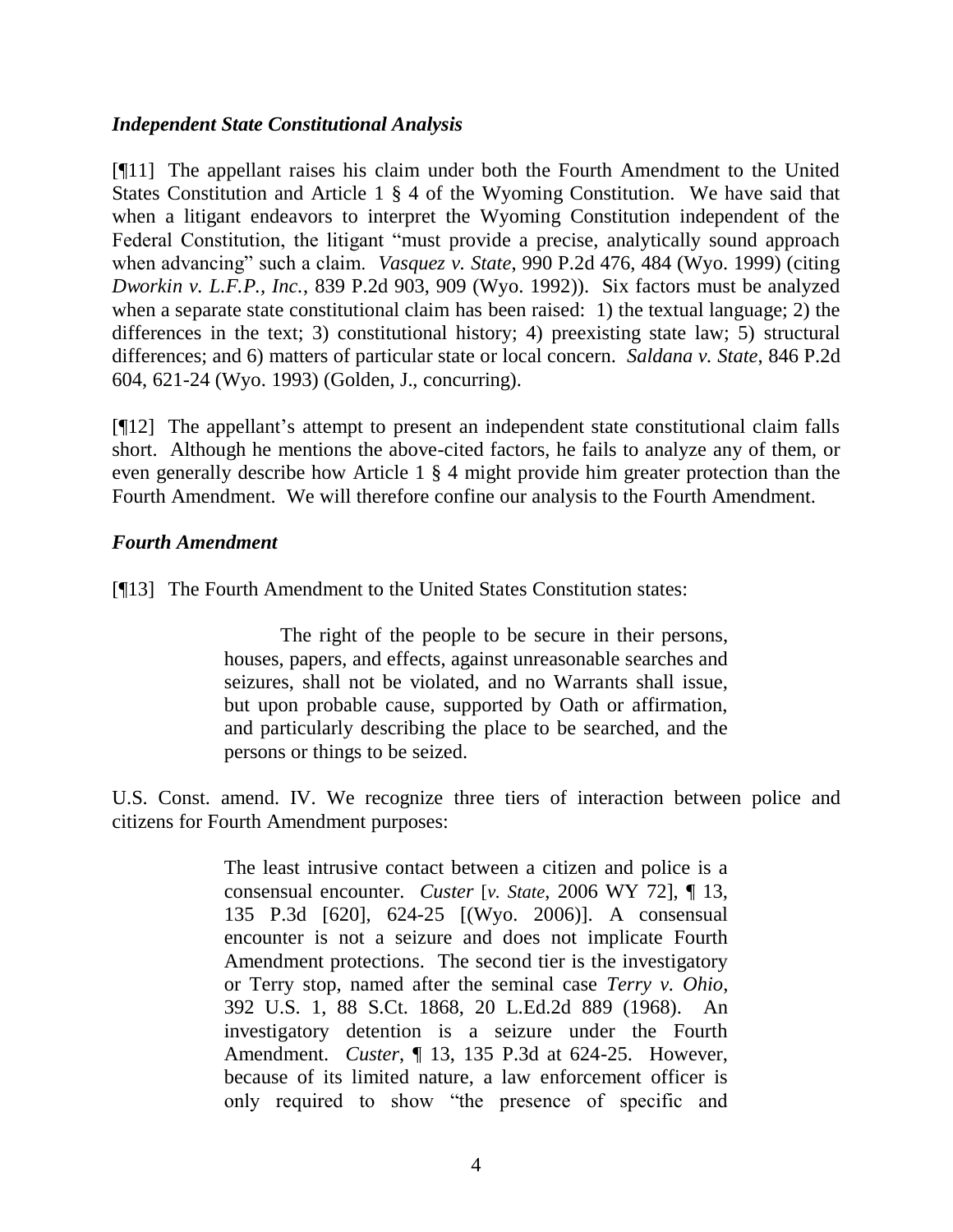articulable facts and rational inferences which give rise to a reasonable suspicion that a person has committed or may be committing a crime" in order to justify the detention. *Id.*, quoting *Wilson v. State*, 874 P.2d 215, 220 (Wyo. 1994). The most intrusive encounter between police and a citizen is an arrest. An arrest ""requires justification by probable cause to believe that a person has committed or is committing a crime."" *Id*. at 625, 135 P.3d 620 quoting *Wilson*, 874 P.2d at 219-20.

*Flood v. State*, 2007 WY 167, ¶ 14, 169 P.3d 538, 543-44 (Wyo. 2007). A traffic stop is more analogous to an investigative detention than a custodial arrest; therefore the reasonableness of such a stop is analyzed under the two-part test articulated in *Terry v. Ohio*: 1) whether the initial stop was justified; and 2) whether the officer's actions during the detention were "reasonably related in scope to the circumstances that justified the interference in the first instance." *Damato v. State*, 2003 WY 13, ¶ 9, 64 P.3d 700, 705 (Wyo. 2003) (citing *Wilson v. State*, 874 P.2d 215, 223 (Wyo. 1994)).

> During a routine traffic stop, a law enforcement officer may request a driver"s license, proof of insurance and vehicle registration, run a computer check, and issue a citation. *Campbell* [*v. State*, 2004 WY 106], ¶ 12, 97 P.3d [781,] 785 [(Wyo. 2004)]; *Damato*, ¶ 13, 64 P.3d at 706 (citing *Burgos-Seberos v. State*, 969 P.2d 1131, 1133 (Wyo. 1998); *United States v. Elliott*, 107 F.3d 810, 813 (10th Cir. 1997)). Generally, the driver must be allowed to proceed on his way without further delay once the officer determines the driver has a valid driver's license and is entitled to operate the vehicle. *Damato*, ¶ 13, 64 P.3d at 706; *see also United States v. Wood*, 106 F.3d 942, 945 (10th Cir. 1997); *Barch* [*v. State*, 2004 WY 79], ¶ 9, 92 P.3d [828,] 832 [(Wyo. 2004)]. In the absence of consent, an officer may expand the investigative detention beyond the purpose of the initial stop only if there exists an "objectively reasonable and articulable suspicion" that criminal activity has occurred or is occurring." *Damato*, ¶ 13, 64 P.3d at 706 (quoting *United States v. Williams*, 271 F.3d 1262, 1267 (10th Cir. 2001)). The existence of objectively reasonable suspicion of criminal activity is determined by evaluating the totality of the circumstances. *Damato*, ¶ 16, 64 P.3d at 707. The "whole picture" must be considered, "[c]ommon sense and ordinary human experience are to be employed, and deference is to be accorded a law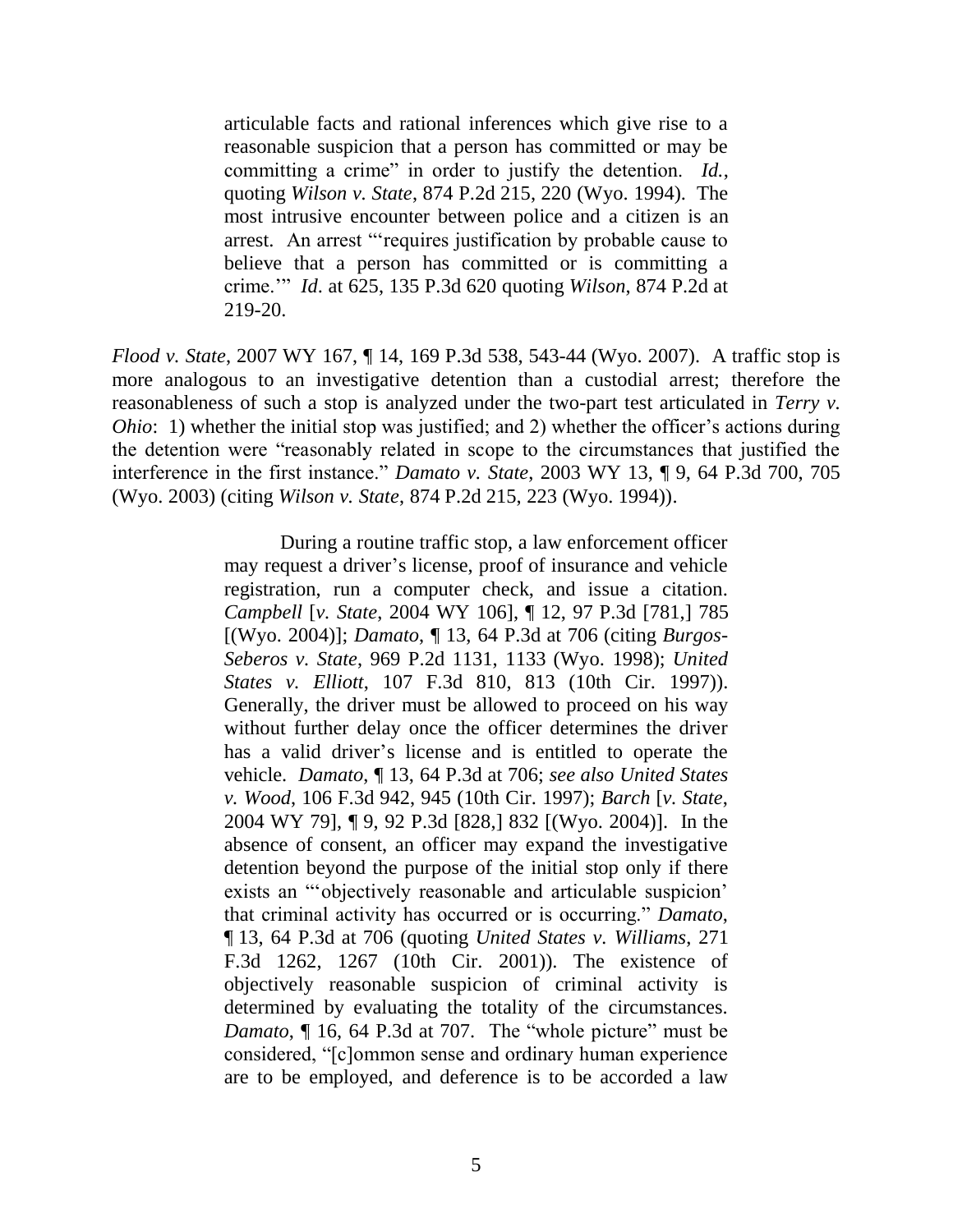enforcement officer"s ability to distinguish between innocent and suspicious actions." *Id.* (citing *Wood*, 106 F.3d at 946).

*Garvin v. State*, 2007 WY 190, ¶ 14, 172 P.3d 725, 729 (Wyo. 2007). Finally,

The Supreme Court has instructed that we not examine each factor adding up to reasonable suspicion individually, but that we evaluate how convincingly they fit together into a cohesive, convincing picture of illegal conduct. In *[United States v.] Arvizu*, [534 U.S. 266, 122 S.Ct. 744, 151 L.Ed.2d 740 (2002)], the Court rejected what is called a "divide-andconquer analysis," noting that reasonable suspicion may exist even if "each observation" is "susceptible to an innocent explanation." *Arvizu*, 534 U.S. at 274, 122 S.Ct. 744.

*Id.* at 2007 WY 190, ¶ 16, 172 P.3d at 730 (quoting *United States v. Guerrero*, 472 F.3d 784, 787 (10th Cir. 2007)).

[¶14] In this case, the district court's order denying the motion to suppress listed the factors it found provided the trooper reasonable suspicion to further detain the appellant:

> Here, it appears there were numerous factors present that led Trooper Beck to conclude that he had reasonable suspicion that some illicit activity was occurring. These factors include: 1) the overwhelming smell of dryer sheets emanating from the Defendant's car with no dryer sheets or laundry in sight; 2) there was only one small bag visible in the back seat; 3) the Defendant exhibited extreme nervousness and this nervousness did not subside even after the Defendant was informed he would only be receiving a warning; 4) the Defendant"s travel plans were inconsistent with the rental agreement; and, 5) upon being questioned about his travel plans, the Defendant initially claimed he had called [the rental company] to inform them of his intention to return the car in Massachusetts but then stated he never had any intention to return the car in California.

[¶15] The appellant does not dispute the district court"s factual findings surrounding the above factors, rather he contends that these facts were insufficient to provide the trooper with reasonable suspicion to justify further detention and questioning. We disagree. When we view facts surrounding the traffic stop and the factors considered by the district court in context of the totality of the circumstances, we must affirm the district court's conclusion that the trooper had reasonable suspicion of criminal activity.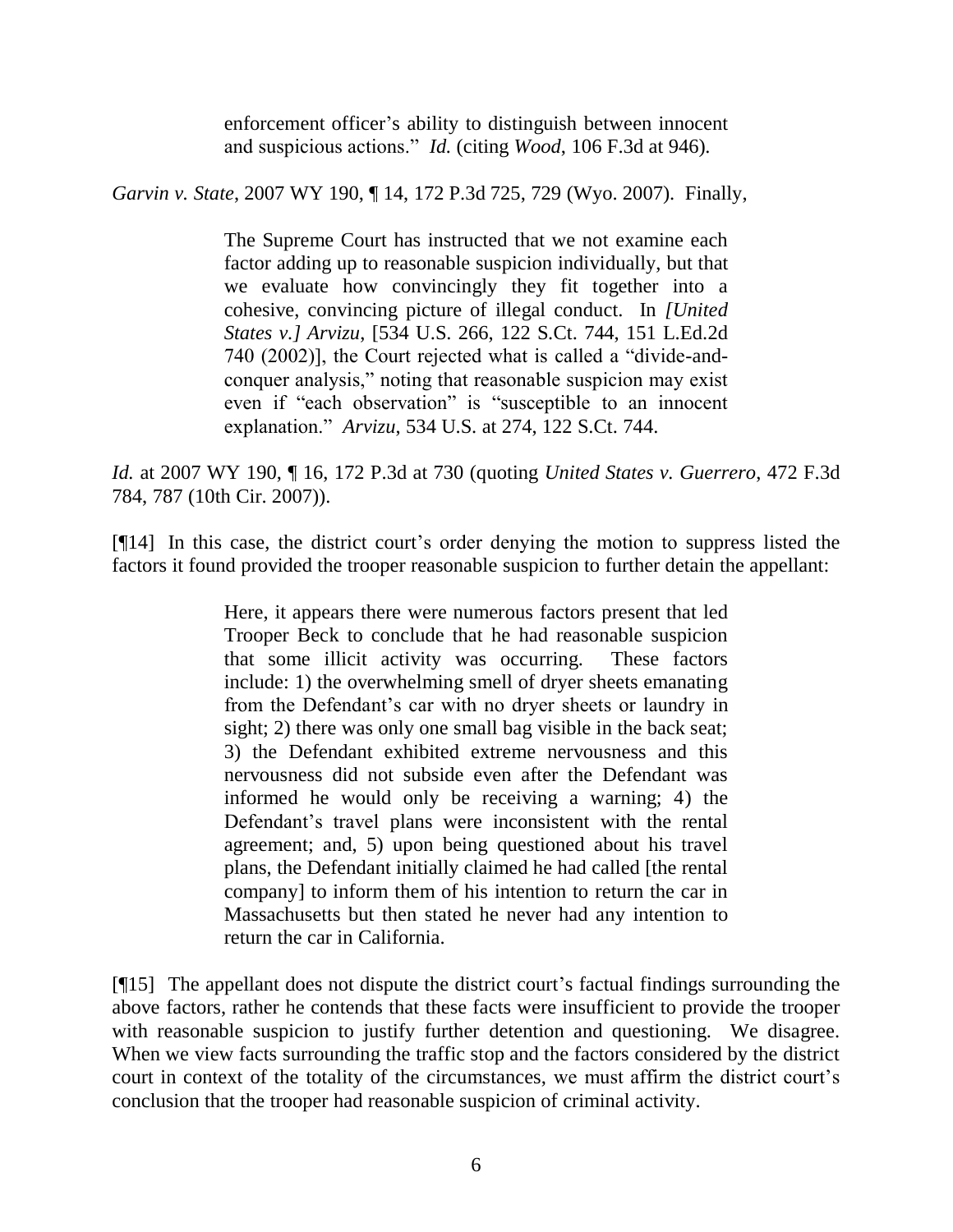[¶16] We begin with the scent of dryer sheets. "Fourth Amendment precedent is clear that the scent of a potential masking agent is one factor which may be considered in a reasonable suspicion analysis." *Flood*, 2007 WY 167, ¶ 24, 169 P.3d at 546 (citing *United States v. Villa-Chaparro,* 115 F.3d 797, 802 (10th Cir. 1997) (odor of detergent supported reasonable suspicion of criminal activity)); *United States v. Stone*, 866 F.2d 359, 362 (10th Cir. 1989) (odor of patchouli oil supported reasonable suspicion of drug offense where officer testified the oil was often used to cover the scent of marijuana). This Court has found that the strong odor of dryer sheets, especially in the case of rental cars, which typically do not need strong air fresheners, is a factor that may be properly considered in a determination of reasonable suspicion. *Garvin*, 2007 WY 190, ¶¶ 15-17, 172 P.3d at 729-30.

[¶17] Here, the trooper testified that the overwhelming smell of dryer sheets – which was immediately apparent when the appellant rolled down the window – was unusual because based on his training and experience having pulled over "lots and lots" of rental vehicles, such vehicles typically have a "clean car" or "new car" scent. The trooper also testified that, based on his training and experience, dryer sheets are used to mask the odor of a controlled substance. Also, the trooper did not see any dryer sheets or laundry in the vehicle that would explain the strong odor. We find that the district court properly considered this factor in its reasonable suspicion analysis.

[¶18] The next factor the district court considered was the appellant"s extreme and continuing nervousness. "[G]eneric nervousness is of little significance in establishing reasonable suspicion because "the average citizen is usually nervous when stopped by law enforcement for a routine traffic violation."" *Flood*, 2007 WY 167, ¶ 27, 169 P.3d at 546 (citing *Barch v. State*, 2004 WY 79, ¶ 11, 92 P.3d 828, 833 (Wyo. 2004)). "It is generally accepted that nervousness upon the initial confrontation is normal and the telling information is whether the citizen calmed after the initial few minutes of the encounter. "Extreme and continued nervousness, however, "is entitled to somewhat more weight.""" *Damato*, 2003 WY 13, ¶ 21, 64 P.3d at 708 (quoting *United States v. Williams*, 271 F.3d 1262, 1268 (10th Cir. 2001)).

[¶19] The trooper testified that during the short conversation that took place at the driver's side window of the appellant's vehicle, the appellant was acting very nervous. He appeared to be trying to avoid conversing with the trooper by looking straight forward and to the floorboard and the appellant"s hands were shaking so badly that he had to put them down on his pant leg to control the shaking. The trooper testified that, based on his experience, most individuals make eye contact with him and their attention is focused on him during a traffic stop, as most individuals want to know the reason for the stop, what they did wrong, and whether the trooper is going to give them a ticket. The trooper also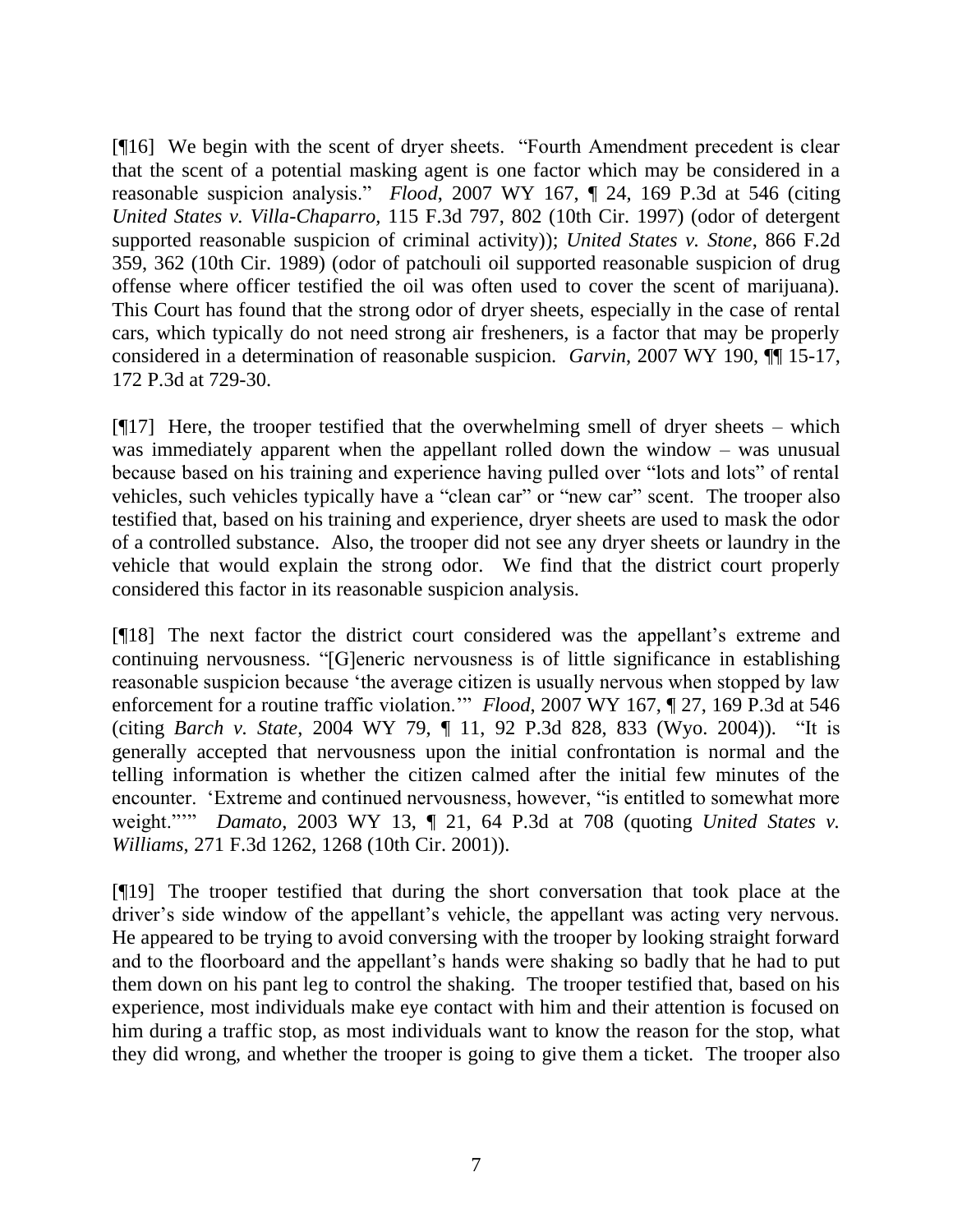testified that he found it unusual that the appellant"s nervousness continued even after the trooper informed him that he was only going to write him a warning for speeding. The trooper testified:

> Just off my training experience, when I speak with people, you can kind of get a judge of if – how they are reacting to you as in nervous behavior. A lot [of] times when you stop people and you stop them for speeding or for lane use, that type of thing, the biggest factor for them is whether or not they are getting a ticket or a warning. A lot of times they are very nervous up-front because they are thinking they are going to have to pay a fine. And as a traffic stop goes on, their nervous behavior usually subdues down quite a bit.

The trooper also noted the appellant's continued nervous behavior while the trooper reviewed the rental agreement. The trooper testified that in his experience most motorists will engage him in conversation as he looks over a rental agreement, asking him what he is looking for or offering to help the trooper by providing additional information. Finally, even after the trooper told the appellant he was only issuing him a warning and that he was free to go, the trooper described the appellant's continued nervousness:

> Q. What was his demeanor like when he was leaving your car?

> A. Hurriedly, as if he was wanting to get away from me, he"s done. He was still nervous. The nervousness had never subdued. In fact, as he exited the patrol car and went back to his vehicle, it was more at a fast walk as he was trying to get away from the patrol car.

We find that it was proper for the district court to consider the appellant's continuing nervousness as a factor in the reasonable suspicion determination.

[¶20] Finally, we turn to the inconsistencies in appellant's statements regarding his travel plans. We have recognized that unusual or inconsistent travel plans are a proper consideration in a reasonable suspicion analysis. *Flood*, 2007 WY 167, ¶¶ 30, 33, 169 P.3d at 547-48; *see also United States v. Wood*, 106 F.3d 942, 946-47 (10th Cir. 1997) ("unusual travel plans may provide an indicia of reasonable suspicion"); *United States v. Mendez*, 118 F.3d 1426, 1431 (10th Cir. 1997) ("contradictory or implausible travel plans can contribute to a reasonable suspicion of illegal activity").

[¶21] During their initial conversation, the appellant told the trooper that he was returning home to Massachusetts from California where he had been visiting friends. The trooper became suspicious of this statement after seeing that the terms of the rental